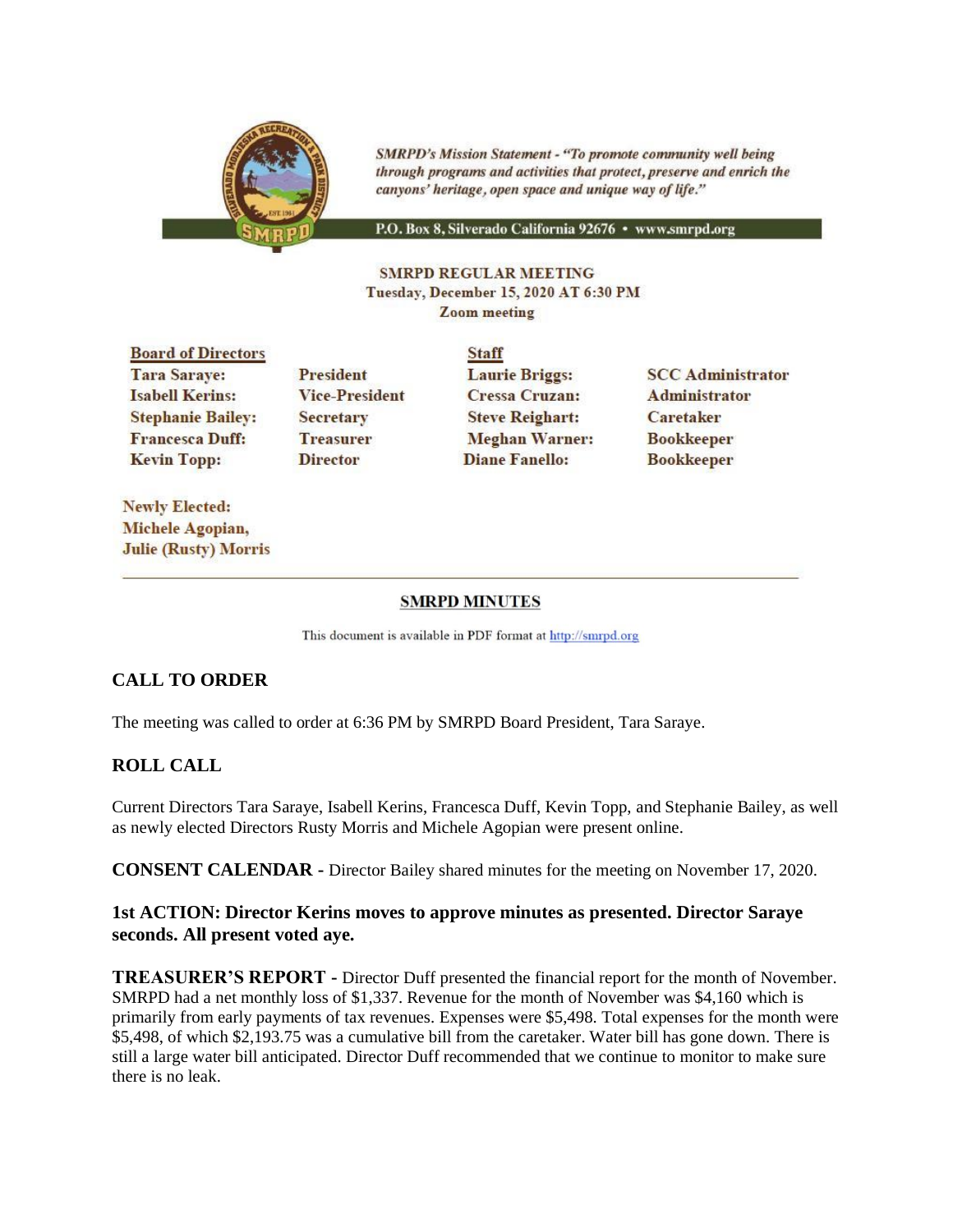The net income for the Silverado Children's Center for November was \$2,905. Revenue of \$18,062 was from tuition. The total expenses were \$15,157 with most expenses coming from salaries of \$9,647. Additional expenses included health insurance of \$491, \$450 for annual fire inspection, and cumulative bill from caretaker of \$1,102. Everything else looks fairly normal. Director Duff recommended we ask the water company to come out and do a free inspection for any leaks due to varying monthly expenses shown on bills from past years.

## **2 nd ACTION: Director Duff moves to approve financials as presented. Director Kerins seconds. All present voted aye.**

## **OTHER DISTRICT BUSINESS**

**Oath of office for new Board members:** New board members Julie "Rusty" Morris and Michele Agopian took the oath of office. Director Saraye requested their signatures on necessary documents.

## **Elections:**

**3 rd ACTION: Director Bailey moves to nominate Isabell Kerins as President. Director Morris 2nd. All present voted aye.** 

**4 th ACTION: Director Kerins moves to nominate Michele Agopian as Secretary. Director Morris 2nd. All present voted aye.** 

**5 th ACTION: Director Morris moves to nominate Stephanie Bailey as Treasure. Director Topp 2nd. All present voted aye.** 

**6 6h ACTION: Director Bailey moves to nominate Rusty Morris as Vice President. Director Kerins 2nd. All present voted aye.** 

## **7 th ACTION: Director Topp stays as Director. All present voted aye.**

## **Disaster Relief:**

Director Agopian contacted IRWD to assist with Williams Canyon issues. Her uncle is IRWD member. He put her in contact with our district manager. Director Agopian was advised that he was out today to survey Williams Canyon damage.

Director Kerins shared there was an interagency emergency meeting yesterday that included representatives from OCFA, Board of Supervisors, SMRPD, and OC Public Works, as well as other organizations. She shared that if we are able to declare the Bond Fire as a local emergency area this could assist us in various mitigation efforts.

She also shared there was a meeting today, requested by Williams Canyon residents, to meet with USDA. Williams residents did investigation on options to receive funding for disaster relief after Bond Fire. Opportunity for federal funding through emergency water shed program is available through USDA. Millions of dollars are potentially available however in order to receive funding there must be a local agency that sponsors the program. After research it was determined it cannot be ICL due to their nonprofit status. It must be government agency. SMRPD qualifies as a special district, as does the county or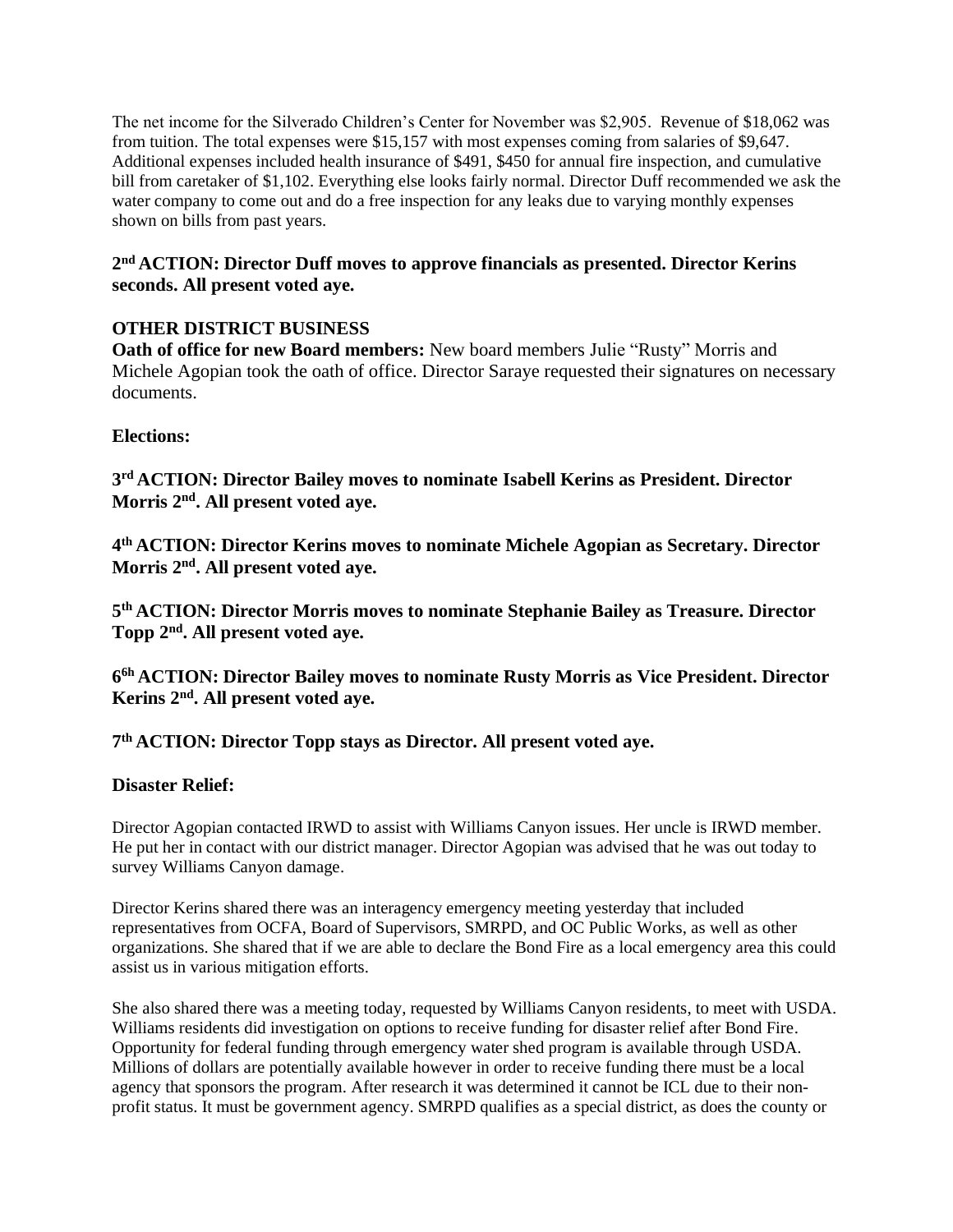IRWD. USDA will match 75% of sponsoring agency's funding with federal funding. Criteria is sponsoring agency comes up with 25% monetary or in-kind contribution. Team Rubicon, OC Public Works, IRWD and all other volunteers efforts can go towards this 25% contribution. This funding is a great opportunity for the recovery of our community if we can tap into this resource. Opportunity to take care of some long-term situations. Issues such as road disrepair, watershed issues, debris flow in Williams and Silverado Canyons are just a few items that may qualify. We will continue to investigate as we move forward. The USDA representative shared that Ramona received \$75 million after their recent fire. Request for federal assistance must be sent on SMRPD letterhead. Goal is for us or the county to be the sponsor.

## **8 th ACTION: Director Topp makes motion to set up an AdHoc committee to include Director Kerins and Director Agopian to research and request disaster relief, if possible. Director Morris 2nd. All present voted aye.**

#### **Verizon Contract**

It was brought to the board's attention by a previous board member's post on social media that there may be a contract with Verizon stemming from the agreement relating to the Verizon unit located on SMRPD property with the understanding that if power is down there would be a back-up generator to assist during power outages. We were further advised that this was taken off the contract at last minute. It was further shared that Verizon has until July to come up with an emergency plan for the community. Director Morris will be taking the lead in going through the files to determine the history of this item.

# **FACILITIES**

There were no facilities requests presented.

## **SILVERADO CHILDREN'S CENTER (SCC) OVERSIGHT COMMITTEE**

Director Kerins shared that SCC received a grant for \$10,675 through the CARES Act. This time around the CARES Act had no stipulation regarding government entities not receiving funding, as long as the entity was a child care facility. Grant funds must to go to COVID related items and/or salaries. SCC now has 27 students (lost 3 due to holidays). Currently there are 9 canyon children receiving services. FTE is 9.09. There will be re- staffing due to less children. The 501c3 met with their board of directors and are looking to be complete with required filing by end of the year. Having a 501c3 will help in receiving grants and charity donations. Director Kerins to send paperwork to Director Bailey for grant processing requirements.

The SCC lost one of their sheds, including supplies, in fire. Interestingly it melted completely into the dirt. In addition the mud kitchen burned as well. Team Rubicon representatives came out to dispose of hazardous waste which included the plastic shed remains and tires on road.

OC Parks will be replacing the back fencing that burned.

## **FACILITIES/SAFETY/MAINTENANCE COMMITTEE**

Former Director Sayare reported from the Facility and Safety committee: New state regulations allow the playgrounds to re-open.